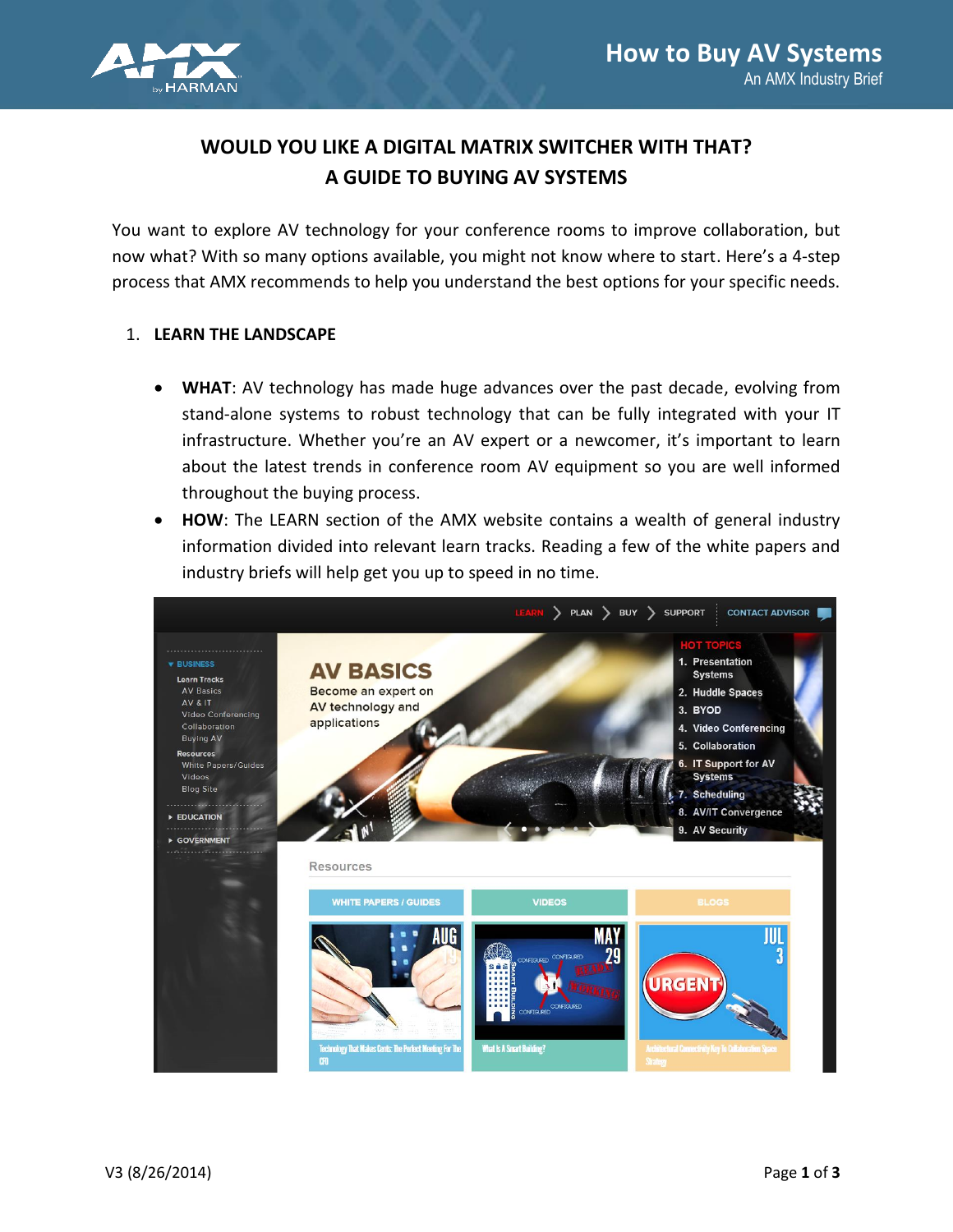

### **2. EXPLORE THE IDEAL ROOM TYPES FOR YOUR NEEDS**

- **1. WHAT:** Most organizations have a wide variety of room sizes and configurations in their facilities. It's helpful to use a tool that will allow you to visualize the different capabilities you can bring to each of your collaboration spaces.
- **2. HOW**: The PLAN section of the AMX website has an interactive tool, the Building Explorer, which allows you to explore the various capabilities in different types of meeting spaces. Just click on a room type, and the tool will take you on an interactive tour of



the room's equipment and features. The PLAN section also contains materials that explain the AMX products used within these rooms, providing specifications and photos on each piece of equipment or software application.